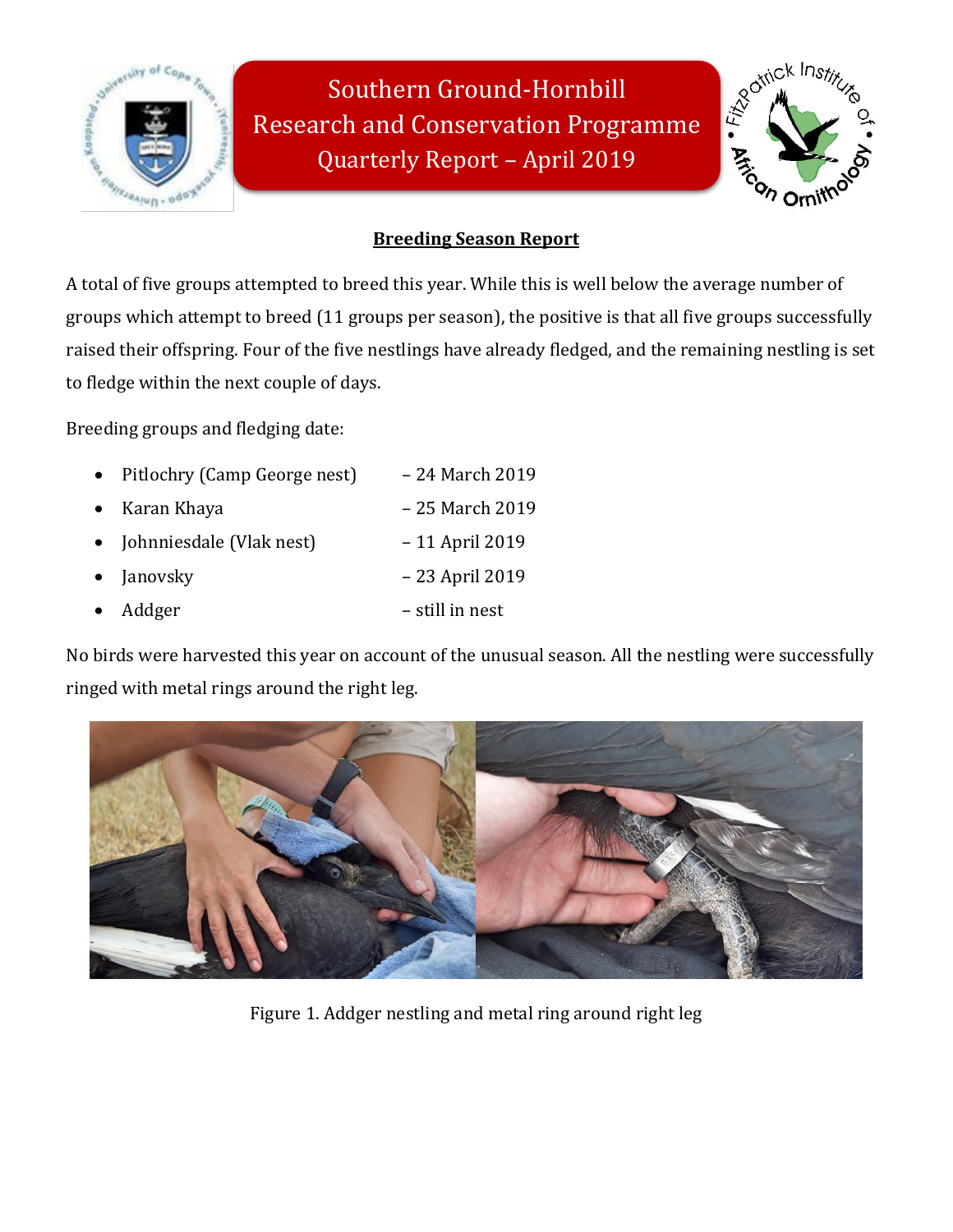#### **New Project Funding**

The project has managed to secure new funding towards the research of the species through National Geographic. This funding is strictly allocated towards the research of the project and will be used for much needed equipment involved in camera trap analyses and playback experiments.

#### **PhD Upgrade**

The research into the social structure of these birds has been expanded and Kyle has been upgraded from a Masters student to a PhD student. This follows the proposal of additional questions to the current research. The additional questions are based around how climate influences the feeding rates of the individual birds and consequently how it affects their breeding success. Attached is the shortened proposal which was approved by the university.

At the moment the research is still on track to finish towards the end of next year. However, it is largely dependent on the upcoming breeding season. If it is similar to this poor past season, then an extra season might be required.

### **Research Conducted this Season**

Over the course of this breeding season, we have completed a fair amount of work despite the poor season. Camera trap footage of provisioning rates towards the females and nestlings for all five of the groups was acquired and the data extraction has begun.

Playback experiments were also completed on four of these breeding groups. However, more need to be done as the results have been highly variable. Some reactions are aggressive and instant while others are passive and slow, if at all.

#### **Unusual Activity**

One of the long-standing groups within Klaserie PNR is showing some unusual group activity. It is uncommon for groups to contain two females in the same social structure, and when it does, one of the females is usually very submissive. Janovsky group appears to have two females, but what makes the behavior unusual is that both females appear to be feeding the chick within the nest. There is a possibility that one of the females is actually a false male. False males are a rare occurrence in which males exhibit female colouration. However, the maximum frequency of their vocalisations signal that both are female. With that said, no vocalisations have ever been analysed from false females so it is still the possibility that it is actually a male. We will be looking further into this.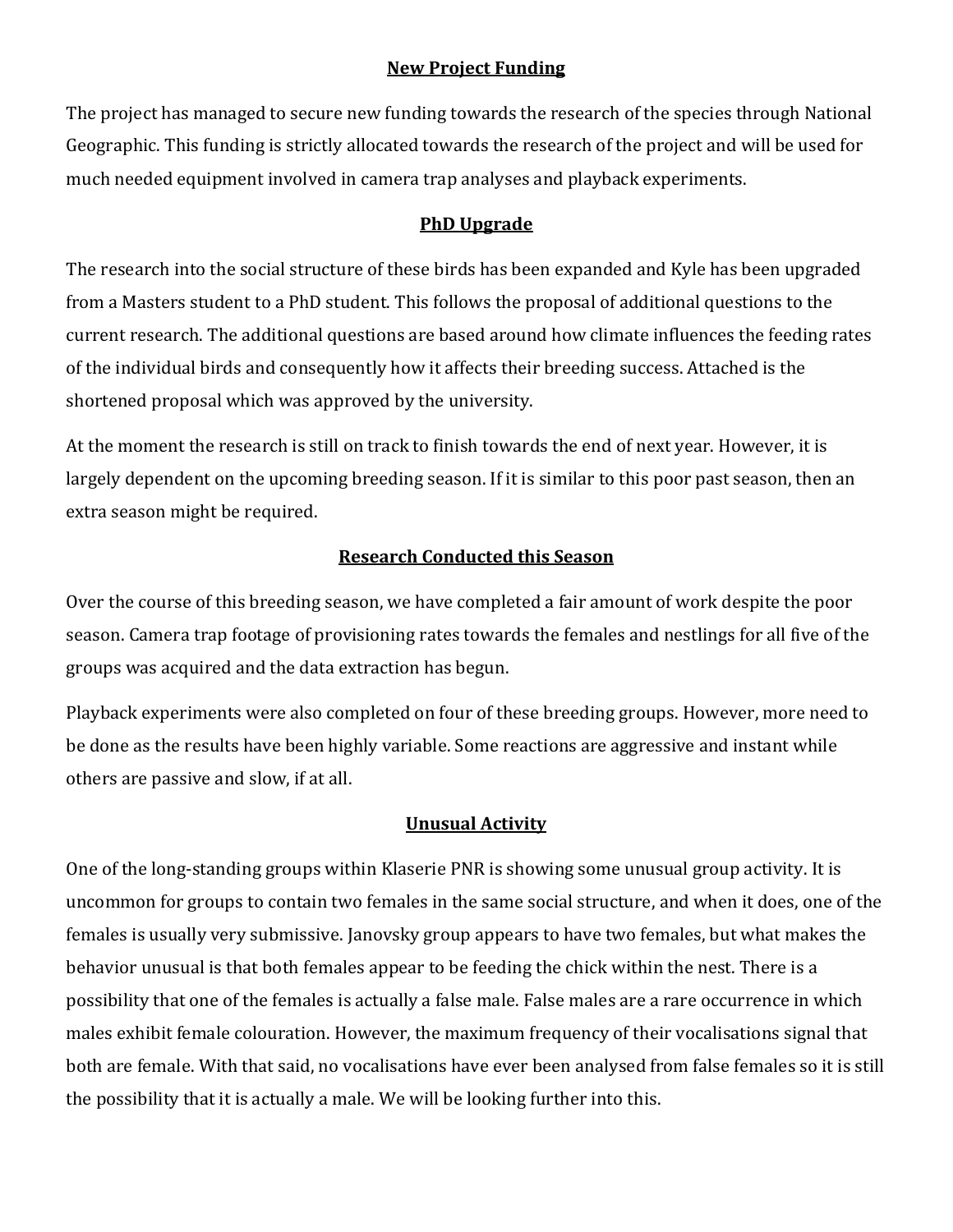

Figure 2. Camera trap footage of the two possible females within Janovsky group

### **Bird Movements**

Over the past several months, we have been receiving sightings of birds extending to areas previously unoccupied by birds within the APNR, as well as areas outside of the APNR. Olifants West have had numerous sightings of three birds, while a recent report from Moditlo reported birds with metal rings around their legs. These birds are likely to have come from the APNR but it is still to be determined as to which birds they are and which group they have come from. In order to determine this, we will need the ring numbers of the birds which can be extremely difficult to obtain.

It is also suspected that one of the larger groups (Keer Keer – 7 birds) has split into two separate groups of birds, one with three individuals and the other with four. This comes from sightings made by us researchers and guides within the area.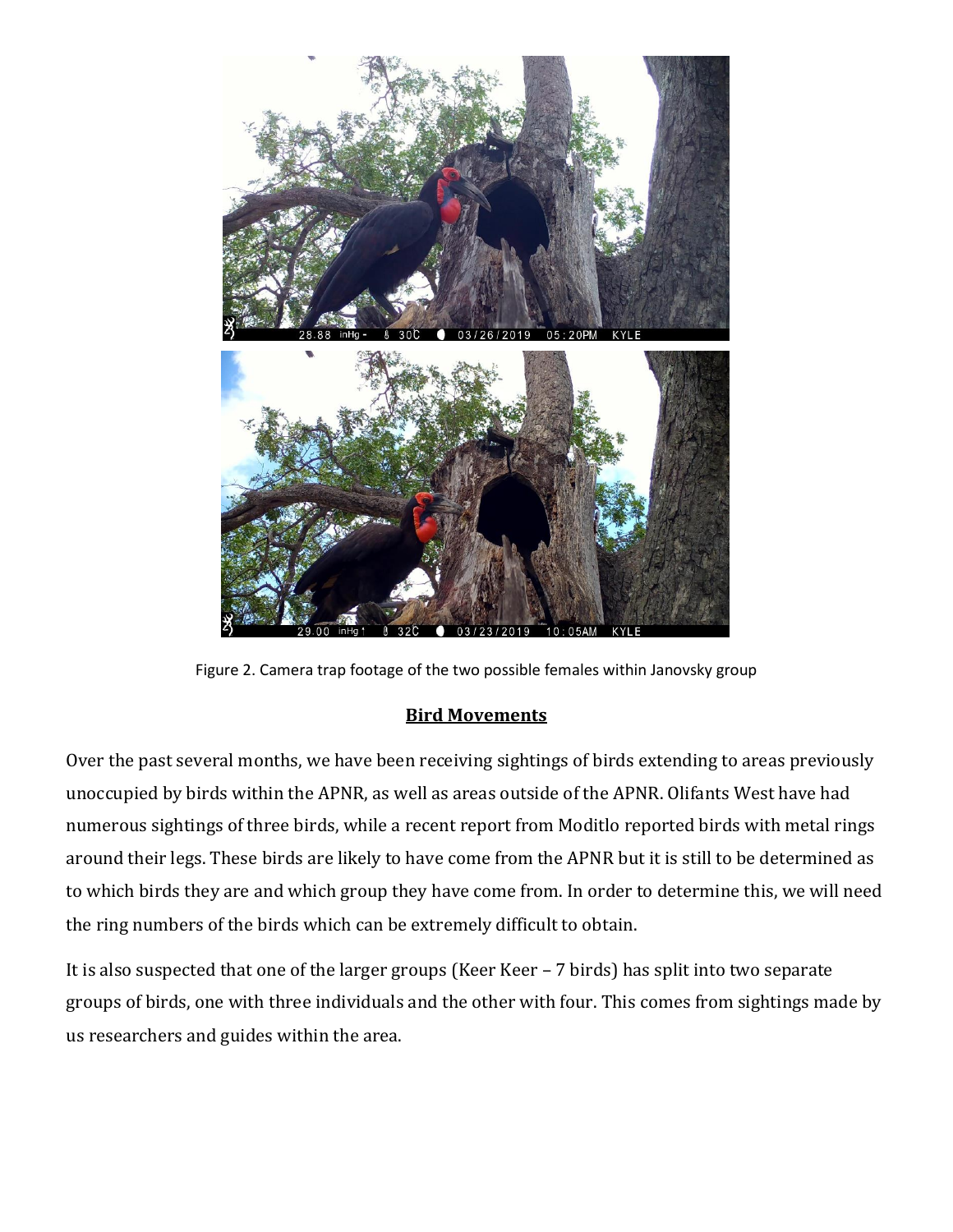

Figure 3. Picture taken from Sausage Tree Safari Camp of ground hornbills on Olifants West.

## **Plans for outside the breeding season**

The years breeding season has extended far beyond the average as we will only be finishing up in the beginning of May. Following this, I will be travelling abroad again to begin the write-up of two of the chapters towards my PhD. I will be away from the end of May until the end of July but can be contacted via email or on whatsapp if needed.

Once I return, we will be installing four new nests of the latest design, as well as relocating Java nest further away from any accommodation in an attempt to minimize window breakages. Damages nests will also be fixed before the birds begin to show interest once again.



Figure 4. Latest nest design. Photo by the Mabula Ground Hornbill Project